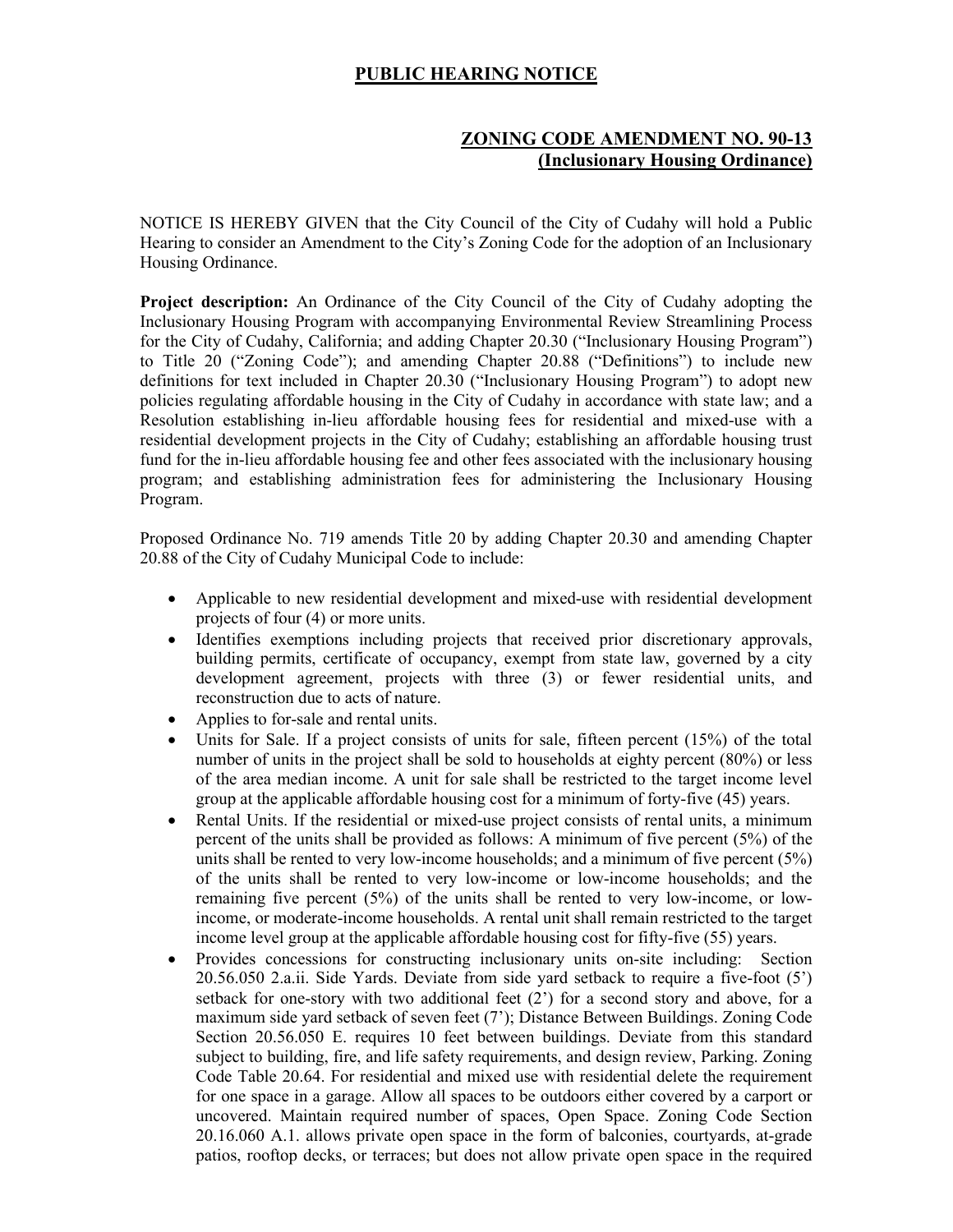front yard. Allow private open space in the front yard subject to design review; and maintain existing City of Cudahy density bonus standards Section 20.52.340.

- Provides options for constructing inclusionary units on-site including providing off-site units, donating land for affordable housing, purchasing affordable housing covenants, substantially rehabilitating existing housing, or payment of an in-lieu fee.
- Requires a Housing Plan, Housing Agreement, and Livability Report. These documents require submittal of project information including location and size of units, for-sale or rental, income levels for which each unit will be made affordable, resale and rental restrictions, monitoring, annual report to City including documentation of occupancy, vacancy, monthly rents, income levels, maintenance, and other information as may be required.

## **Project Location:** Citywide

**Environmental Determination:** In accordance with the provisions of the California Environmental Quality Act (CEQA), an environmental analysis has been completed for this case. As a result of that analysis, it has been determined that this case will not have a significant impact upon the environment and no further environmental documentation will be required, pursuant to Article 5, Section 15060(c)(2), *Preliminary Review*, of the California Environmental Quality Act, as the activity will not result in a direct or reasonably foreseeable indirect physical change in the environment.

Copies of the proposed Ordinance, Resolution, and the staff report relating to the proposed Ordinance and Resolution, and a copy of the proposed in-lieu fee study, regarding the need for affordable housing associated with development in the City, including the cost of affordable housing, are available for review at the City of Cudahy City Hall, Planning Department, 5220 Santa Ana Street, Cudahy, California 90201.

Any person interested in expressing an opinion on the proposed project is invited to attend the public hearing and offer testimony in support of, or in the opposition to, the project. Written testimony may be forwarded to the Development Services Department, Planning Division, 5220 Santa Ana Street, Cudahy, CA 90201, or call (323) 773-5143. The files are public information available during counter hours Monday through Thursday, 8:00am-6:00pm, and by appointment thereafter.

## REGULAR MEETING OF THE CUDAHY CITY COUNCIL

| DATE:  | April 19, 2022                                                        |
|--------|-----------------------------------------------------------------------|
| TIME:  | 6:30 pm, or as soon thereafter as the matter can be heard.            |
| PLACE: | Conducted virtually through Zoom, pursuant to Government Code §54953, |
|        | recently amended by AB 361.                                           |

Members of the public may participate via the Zoom application by using the following link: at: Zoom Link: <https://us02web.zoom.us/j/81882324044> Zoom Meeting ID: 818 8232 4044

Public Comment may be provided by using the "Raise Hand" feature on Zoom.

Members of the public may also participate via Zoom by calling in and entering the meeting ID: Zoom Telephone number:1 (669) 900 6833 Zoom Meeting ID: 818 8232 4044

Public comment may be provided by call-in users on Zoom by dialing star (\*) nine (9), when it is your turn to speak, the user will need to dial star (\*) six (6) to unmute themselves.